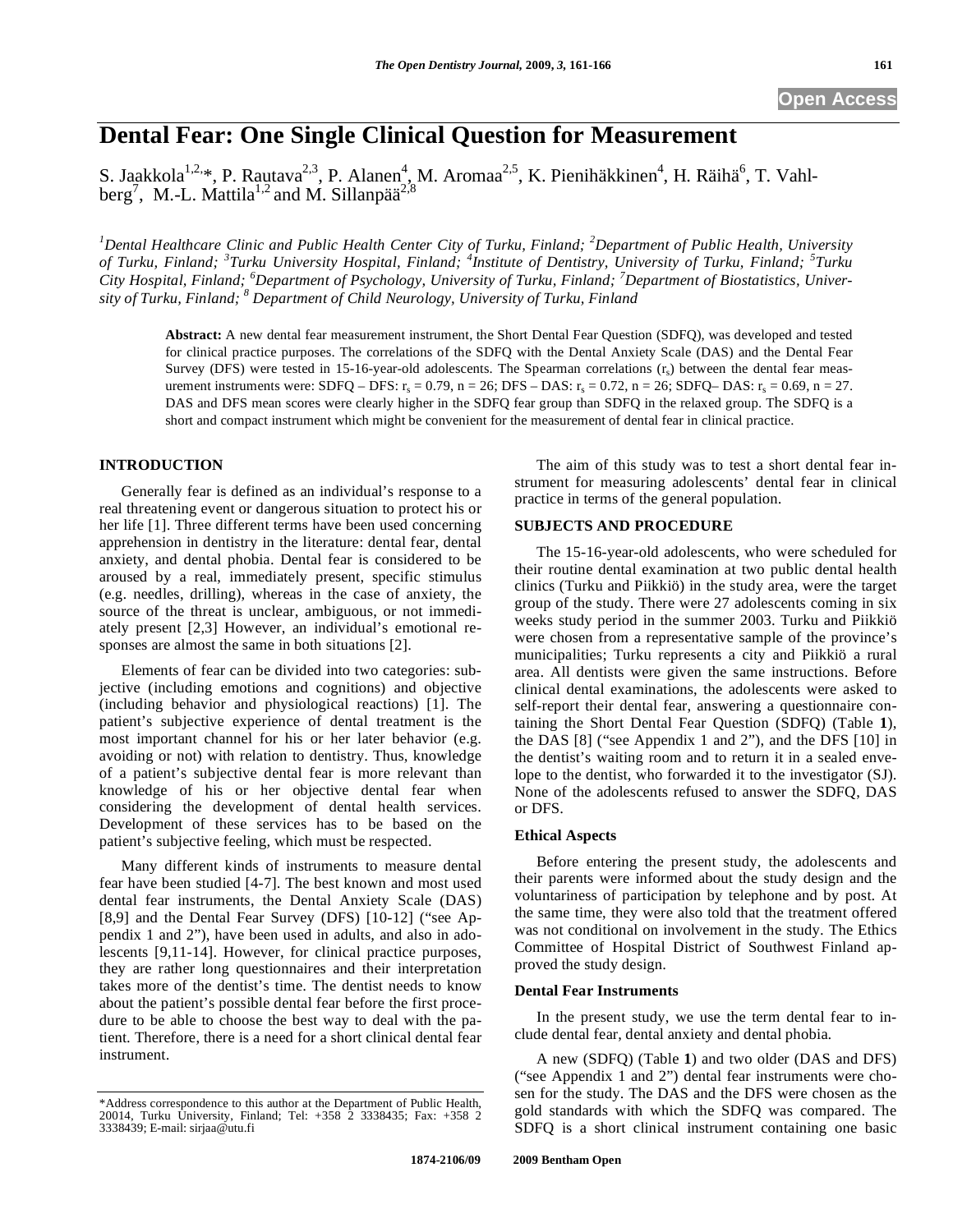|    | Last Time you Visited your Dentist, how did it go?                                                   |  |  |  |  |  |
|----|------------------------------------------------------------------------------------------------------|--|--|--|--|--|
| 1. | I was totally relaxed during the treatment. ("relaxed")                                              |  |  |  |  |  |
| 2. | I was nervous but, nevertheless, the treatment was carried out successfully. ("slightly frightened") |  |  |  |  |  |
| 3. | I was nervous; the treatment could only just be carried out<br>("moderately frightened")             |  |  |  |  |  |
| 4. | I was so frightened and nervous that                                                                 |  |  |  |  |  |
|    | a) Treatment was difficult.<br>("severely frightened")                                               |  |  |  |  |  |
|    | b) The treatment didn't succeed.<br>("severely frightened")                                          |  |  |  |  |  |
|    | c) I totally missed my appointment.<br>("severely frightened")                                       |  |  |  |  |  |

**Table 1. The Short Dental Fear Question (SDFQ) and Clinical Classification ("***in italics")* **of Patient's Fear** 

question supplied with four response options. The options are based on gradation; in fact, here it is a 4-point Likert scale indicating that the more fear the greater the numerical value. Option 4 a, b, c describes situations in which there are many great difficulties. In options 3, 2 and 1, the degree of difficulty decreases gradually until finally it is non-existent.

From a clinical point of view, the SDFQ option 4a: "Treatment was difficult", indicates a patient who may think "this is the most awful thing in the world, I can't cope with this". He or she is extremely fearful and this kind of patient probably has no faith in the dentist. He or she may vomit or collapse during the treatment. The dentist has to choose the easiest and quickest way to carry out the treatment, and even then the treatment proceeds with great difficulty; the final result may be option 4b: "The treatment didn't succeed". Option 4c: "I totally missed my appointment" tells that the patient was so afraid that he or she was unable to visit the dentist. The SDFQ option 3: "I was nervous; the treatment could only just be carried out", means that the patient's treatment takes more time than normally. This patient is so nervous that he or she may need a break every now and then. However, in spite of this, the treatment proceeds and is completed. The dentist clearly notices that this patient is nervous because of his or her breathing, talk, muscle tension etc. On the other hand, the SDFQ option 2: "I was nervous; but nevertheless, the treatment was carried out successfully", means that the patient is a little nervous but, perhaps nobody else is able to notice it. Thus, nervousness is his or her own experience, which does not disturb the clinical treatment. The treatment proceeds normally. The SDFQ option 1:"I was totally relaxed during the treatment" is the answer of the patient who is relaxed and confident during the treatment. This is the patient's subjective feeling and it comes over objectively through the patient's external appearance and behavior towards the dental staff.

According to the SDFQ options, four groups of dental fear are formed: "severely frightened" (option 4), "moderately frightened" (option 3), "slightly frightened" (option 2) and "relaxed" (option 1). The combination of the "severely frightened", "moderately frightened" and "slightly frightened" groups forms the dental fear group vs. the "relaxed" group (option 1).

The SDFQ is a new clinical dental fear instrument developed within the research group and is based on the dental fear literature [15-17] and on dentists' clinical experience.

Two other dental fear instruments, the DAS and DFS, are lengthier, each containing many questions. The DAS gives a general overview of patient's dental fear with four questions, each one with five alternative answers [8]. The DFS is a specific dental fear inventory with a 20-item, 5-point Likert response format [10]. The reliability of the DAS and DFS is satisfactory and their validity is generally accepted [18]. Permission to use the DFS was obtained from the author of the instrument [10]. The original English DFS instrument was first translated into Finnish and then back-translated into English by professional translators.

#### **Statistics**

The associations between the SDFQ, DAS and DFS were tested with Spearman's correlation  $(r_s)$ . The Mann-Whitney U-test was used to test the difference in DAS and DFS scores between the SDFQ fear and relaxed groups. P-values less than 0.05 were considered statistically significant. The statistical analyses were carried out using SAS/STAT® software Version 9.1.3 SP4 of the SAS System for windows.

### **RESULTS**

The correlations among the three dental fear measurement instruments were: the SDFQ and DFS:  $r_s = 0.79$  (n = 26,  $p < 0.001$ ), the DFS and DAS:  $r_s = 0.72$  (n = 26,  $p <$ 0.001), the SDFQ and DAS:  $r_s = 0.69$  (n = 27, p < 0.001). DAS and DFS mean scores were clearly higher in the SDFQ fear group compared with the SDFQ relaxed group (Tables **2** and **3**).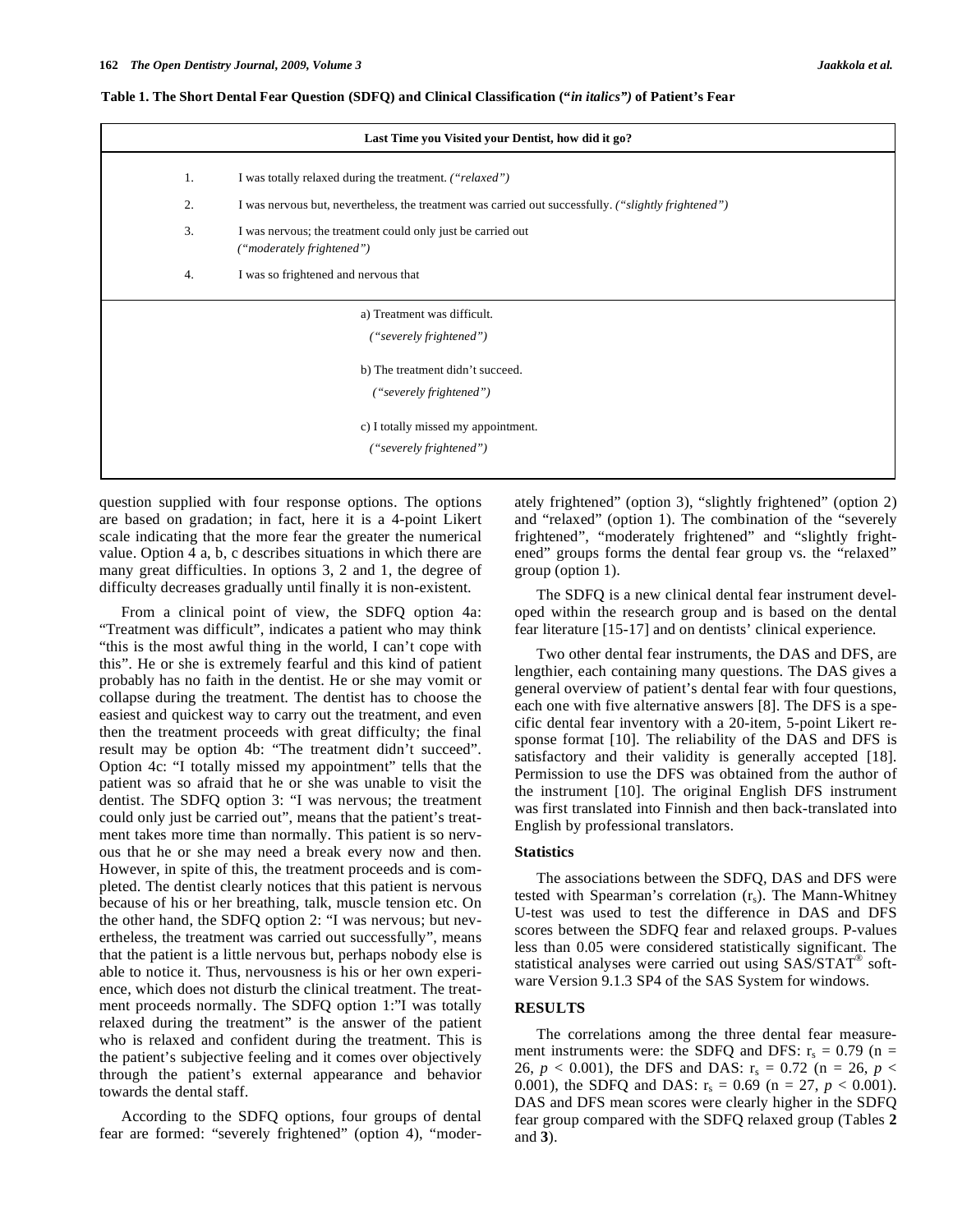**Table 2. The Subdivision of SDFQ Respondents into Different Fear Groups** 

|   | <b>Dental Fear Groups</b>   |    | <b>Percent</b> |  |  |
|---|-----------------------------|----|----------------|--|--|
|   | Relaxed group               | 12 |                |  |  |
| 2 | Slightly frightened group   | 14 | 52             |  |  |
| 3 | Moderately frightened group |    |                |  |  |
|   | Severely frightened group   |    |                |  |  |

**Table 3. SDFQ (Fear and Relaxed Group) with DAS and DFS** 

SDFQ correlates with the DAS and DFS in the same way as the Seattle Survey Item [6,20]. When our results with the SDFQ were compared with another Finnish study [21] concerning 15-year-old adolescents, it was discovered that the distributions of adolescents into three different fear groups did not differ significantly from each other ( $\chi$ 2-test,  $p =$ 0.1732). This result shows that the materials correspond and are dependable in both studies. The mean DAS score was 8.6 (SD = 2.5) which is close to Kaakko *et al.'s* [22-24] study result of 8.9  $(SD = 3.4)$ . The latter mean DAS score is

|                     | Fear Group $(n = 15)$ |               | Relaxed Group $(n = 12)$ | $p$ – value   |         |
|---------------------|-----------------------|---------------|--------------------------|---------------|---------|
| DAS (max score 20)  | Mean $(SD)$           | $min - max$   | Mean $(SD)$              | $min - max$   |         |
|                     | 10.1(2.3)             | $6.0 - 14.0$  | 6.8 $(1.4)$              | $5.0 - 9.0$   | < 0.001 |
| DFS (max score 100) | (6.8)<br>35.1         | $25.0 - 47.0$ | 23.6(4.5)                | $20.0 - 36.0$ | < 0.001 |

#### **DISCUSSION**

The short question studied seems to measure dental fear in line with previously validated instruments. Correlations among the three dental fear measurement instruments (SDFQ, DAS, DFS) were relatively high and similar.

The SDFQ was found to work well among adolescents, who had no problems responding to it. The correlations of the SDFQ were tested with two commonly used, valid, reliable, but long dental fear measurement instruments, the DAS and DFS, with good results.

Even if the dentist would like to use more extensive dental fear instruments such as the DAS or DFS with all his or her patients, it is not realistic due to the busy clinical setting. These instruments have mostly been used for research purposes. The need of a shorter dental fear instrument has recently also been highlighted by other researchers [19]. A shorter dental fear instrument such as the SDFQ is needed as it can be included in the general anamnesis which a new patient fills in before his or her first visit to the dentist. The SDFQ will most probably detect those who are afraid of dentistry, after which it is worth using more detailed and more extensive dental fear instruments, because there are certain special methods which can be used in treatment in a threatening situation, or as tools to be used by the patient [2].

Comparisons of international dental fear measurement instruments consisting of single item questions show that the thought to be a rather typical population score [22]. There were not many adolescents with severe or moderate dental fear in this study, which limits evaluation of the instrument for different cutoff points. However, the present high correlation coefficients indicate high accuracy, and therefore the test could possibly be used as a screening test.

#### **CONCLUSION**

The SDFQ might be a useful instrument for the clinical measurement of dental fear. It is compact and easy to answer and interpret, and thus convenient for use in a busy routine clinical setting for dentists and their patients and also indicate the patient's potential avoiding behavior, which has been found to be a signal of severe dental fear [17,25]. Further studies of the SDFQ are needed in clinical settings.

### **ACKNOWLEDGEMENTS**

We thank Päivi Paunio, DDS, PhD, specialist in pediatric dentistry, for initiating this dental fear study in 1991, and for creating the development process of the SDFQ. We thank Prof. Ronald Kleinknecht for making the original Dental Fear Survey instrument available for our study. Ansa Ojanlatva PhD, docent and Kari Schultz, MA are acknowledged for translating the instrument. Olli Kaleva is thanked for the statistical operations and Pirjo Piekka for the secretarial assistance. The Finnish Dental Society Apollonia Research Fund and the Turku Health Authority Centre Research Fund supported the study.

#### **Appendix 1. The Dental Anxiety Scale (DAS)**

The following statements listed below involve tension or anxiety in the dental care situation. Picture the situation in question and circle the option that best describes the feeling(s) you have.

| 1. If you had to go to the dentist tomorrow, how would you feel about it? |  |  |  |  |
|---------------------------------------------------------------------------|--|--|--|--|
| I would look forward to it as a reasonably enjoyable experience.          |  |  |  |  |
| 2 I wouldn't care one way or the other.                                   |  |  |  |  |
| I would be a little uneasy about it.<br>3                                 |  |  |  |  |
| 4 I would be afraid that it would be unpleasant and painful.              |  |  |  |  |
| I would be very frightened of what the dentist might do.<br>5.            |  |  |  |  |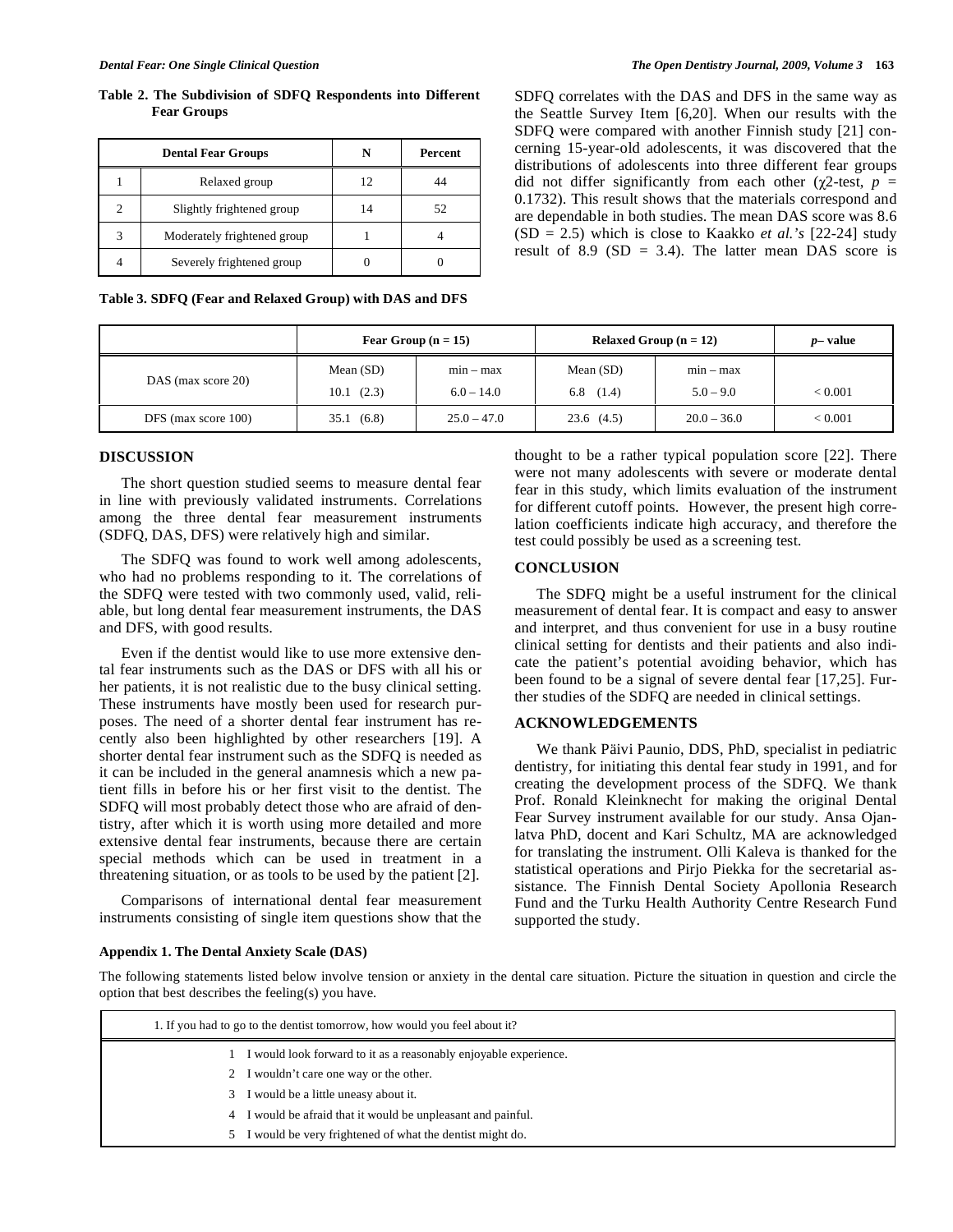#### **Appendix 1. contd…**

|   | 2. When you are waiting in the dentist's office for your turn in the chair, how do you feel?                                                                                                                   |
|---|----------------------------------------------------------------------------------------------------------------------------------------------------------------------------------------------------------------|
|   | 1 Relaxed.                                                                                                                                                                                                     |
| 2 | A little uneasy.                                                                                                                                                                                               |
| 3 | Tense.                                                                                                                                                                                                         |
| 4 | Anxious.                                                                                                                                                                                                       |
| 5 | So anxious that I sometimes break out in a sweat or almost feel physically sick.                                                                                                                               |
|   | 3. When you are in the dentist's chair waiting while he gets his drill ready to begin working on your teeth, how do you feel?                                                                                  |
|   | Relaxed.                                                                                                                                                                                                       |
| 2 | A little uneasy.                                                                                                                                                                                               |
| 3 | Tense.                                                                                                                                                                                                         |
| 4 | Anxious.                                                                                                                                                                                                       |
| 5 | So anxious that I sometimes break out in a sweat or almost feel physically sick.                                                                                                                               |
|   | 4. You are in the dentist's chair to have your teeth cleaned. While you are waiting and the dentist is getting out the instruments which he will use<br>to scrape your teeth around the gums, how do you feel? |
| 1 | Relaxed.                                                                                                                                                                                                       |
| 2 | A little uneasy.                                                                                                                                                                                               |
| 3 | Tense.                                                                                                                                                                                                         |
| 4 | Anxious.                                                                                                                                                                                                       |
| 5 | So anxious that I sometimes break out in a sweat or almost feel physically sick.                                                                                                                               |

## **Appendix 2. The Dental Fear Survey (DFS)**

The items in this questionnaire refer to various situations, feelings, and reactions related to dental work. Please rate your feeling or reaction on these items by circling the number (1, 2, 3, 4, or 5) or the category which most corresponds to your reaction.

| 1. Has fear of dental work ever caused you to put off making an appointment? |                                                                                     |                |                |                |                   |  |  |  |
|------------------------------------------------------------------------------|-------------------------------------------------------------------------------------|----------------|----------------|----------------|-------------------|--|--|--|
|                                                                              | 1                                                                                   | $\overline{2}$ | 3              | $\overline{4}$ | 5                 |  |  |  |
|                                                                              | never                                                                               | once or twice  | a few<br>times | often          | nearly every time |  |  |  |
|                                                                              |                                                                                     |                |                |                |                   |  |  |  |
| 2.                                                                           | Has fear of dental work ever caused you to cancel or not appear for an appointment? |                |                |                |                   |  |  |  |
|                                                                              | $\mathbf{1}$                                                                        | 2              | 3              | $\overline{4}$ | 5                 |  |  |  |
|                                                                              | never                                                                               | once or twice  | a few<br>times | often          | nearly every time |  |  |  |
|                                                                              |                                                                                     |                |                |                |                   |  |  |  |
| When having dental work done:                                                |                                                                                     |                |                |                |                   |  |  |  |
| My muscles become tense<br>3.                                                |                                                                                     |                |                |                |                   |  |  |  |
|                                                                              |                                                                                     | $\overline{c}$ | 3              | $\overline{4}$ | 5                 |  |  |  |
|                                                                              | never                                                                               | once or twice  | a few<br>times | often          | nearly every time |  |  |  |
|                                                                              |                                                                                     |                |                |                |                   |  |  |  |
| My breathing rate increases<br>4.                                            |                                                                                     |                |                |                |                   |  |  |  |
|                                                                              | 1                                                                                   | $\overline{c}$ | 3              | 4              | 5                 |  |  |  |
|                                                                              | never                                                                               | once or twice  | a few<br>times | often          | nearly every time |  |  |  |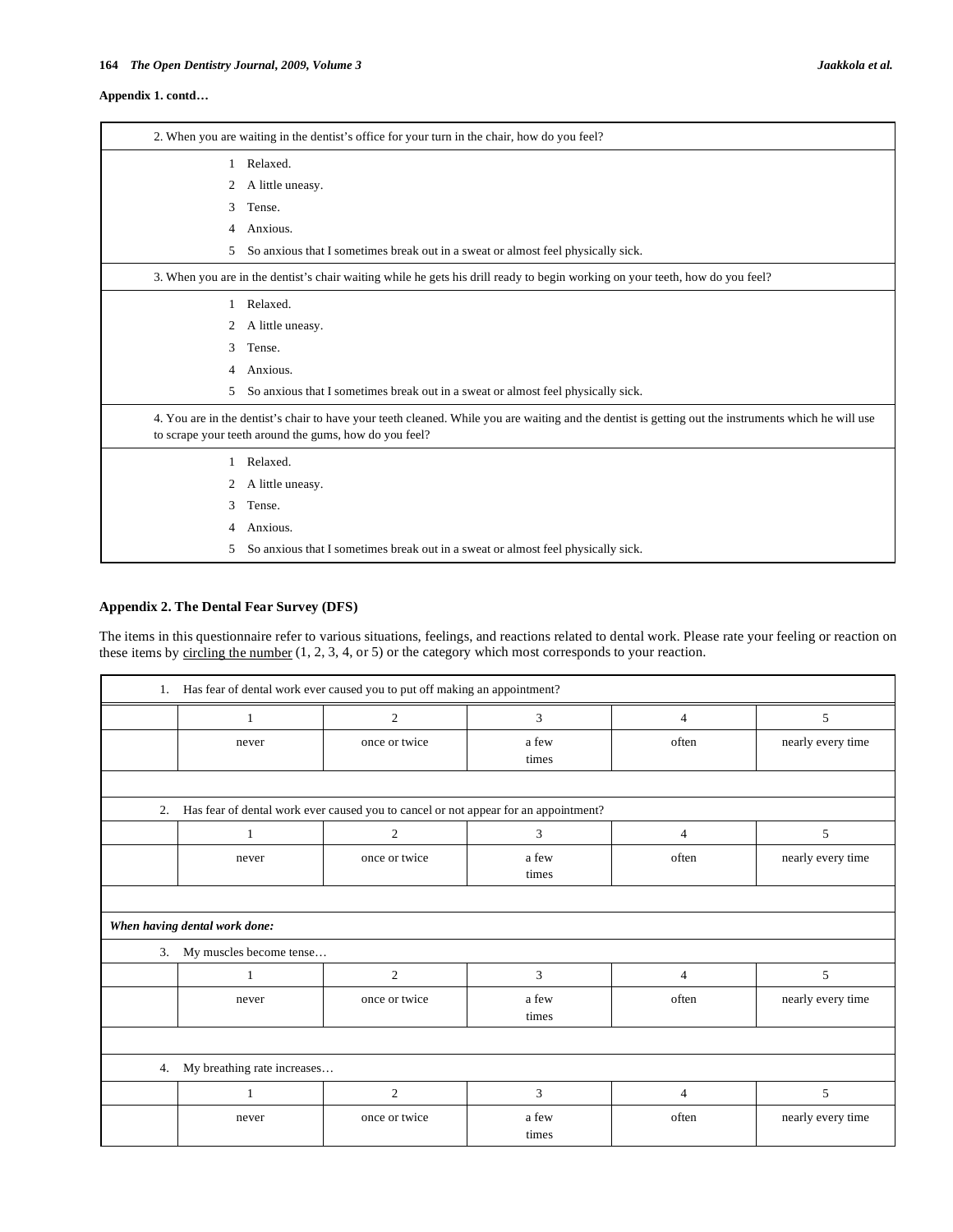```
Appendix 2. contd…
```

| 3<br>5<br>$\mathbf{1}$<br>$\boldsymbol{2}$<br>$\overline{4}$<br>once or twice<br>a few<br>often<br>nearly every time<br>never<br>times<br>6. I feel nauseated and sick to my stomach<br>$\mathbf{2}$<br>3<br>5<br>$\overline{4}$<br>1<br>once or twice<br>a few<br>often<br>nearly every time<br>never<br>times<br>7.<br>My heart beats faster<br>$\mathfrak{2}$<br>3<br>$\overline{4}$<br>5<br>1<br>once or twice<br>a few<br>often<br>nearly every time<br>never<br>times<br>space. (If it helps, try to imagine yourself in each of these situations and describe what your common reaction is.)<br>5<br>$\overline{2}$<br>3<br>$\mathbf{1}$<br>4<br>a little<br>none at all<br>some-what<br>much<br>very much<br>8. Making an appointment for dentistry<br>9. Approaching the dentist's office<br>10. Sitting in the waiting room<br>11. Being seated in the dental chair<br>12. The smell of the dentist's office<br>13. Seeing the dentist walk in<br>14. Seeing the anesthetic needle |                                 | 5. I perspire                                                                                                                                                                                                                                                                     |  |  |  |  |  |  |  |  |
|----------------------------------------------------------------------------------------------------------------------------------------------------------------------------------------------------------------------------------------------------------------------------------------------------------------------------------------------------------------------------------------------------------------------------------------------------------------------------------------------------------------------------------------------------------------------------------------------------------------------------------------------------------------------------------------------------------------------------------------------------------------------------------------------------------------------------------------------------------------------------------------------------------------------------------------------------------------------------------------------|---------------------------------|-----------------------------------------------------------------------------------------------------------------------------------------------------------------------------------------------------------------------------------------------------------------------------------|--|--|--|--|--|--|--|--|
|                                                                                                                                                                                                                                                                                                                                                                                                                                                                                                                                                                                                                                                                                                                                                                                                                                                                                                                                                                                              |                                 |                                                                                                                                                                                                                                                                                   |  |  |  |  |  |  |  |  |
|                                                                                                                                                                                                                                                                                                                                                                                                                                                                                                                                                                                                                                                                                                                                                                                                                                                                                                                                                                                              |                                 |                                                                                                                                                                                                                                                                                   |  |  |  |  |  |  |  |  |
|                                                                                                                                                                                                                                                                                                                                                                                                                                                                                                                                                                                                                                                                                                                                                                                                                                                                                                                                                                                              |                                 |                                                                                                                                                                                                                                                                                   |  |  |  |  |  |  |  |  |
|                                                                                                                                                                                                                                                                                                                                                                                                                                                                                                                                                                                                                                                                                                                                                                                                                                                                                                                                                                                              |                                 |                                                                                                                                                                                                                                                                                   |  |  |  |  |  |  |  |  |
|                                                                                                                                                                                                                                                                                                                                                                                                                                                                                                                                                                                                                                                                                                                                                                                                                                                                                                                                                                                              |                                 |                                                                                                                                                                                                                                                                                   |  |  |  |  |  |  |  |  |
|                                                                                                                                                                                                                                                                                                                                                                                                                                                                                                                                                                                                                                                                                                                                                                                                                                                                                                                                                                                              |                                 |                                                                                                                                                                                                                                                                                   |  |  |  |  |  |  |  |  |
|                                                                                                                                                                                                                                                                                                                                                                                                                                                                                                                                                                                                                                                                                                                                                                                                                                                                                                                                                                                              |                                 |                                                                                                                                                                                                                                                                                   |  |  |  |  |  |  |  |  |
|                                                                                                                                                                                                                                                                                                                                                                                                                                                                                                                                                                                                                                                                                                                                                                                                                                                                                                                                                                                              |                                 |                                                                                                                                                                                                                                                                                   |  |  |  |  |  |  |  |  |
|                                                                                                                                                                                                                                                                                                                                                                                                                                                                                                                                                                                                                                                                                                                                                                                                                                                                                                                                                                                              |                                 |                                                                                                                                                                                                                                                                                   |  |  |  |  |  |  |  |  |
|                                                                                                                                                                                                                                                                                                                                                                                                                                                                                                                                                                                                                                                                                                                                                                                                                                                                                                                                                                                              |                                 |                                                                                                                                                                                                                                                                                   |  |  |  |  |  |  |  |  |
|                                                                                                                                                                                                                                                                                                                                                                                                                                                                                                                                                                                                                                                                                                                                                                                                                                                                                                                                                                                              |                                 | Following is a list of things and situations that many people mention as being somewhat anxiety or fear producing. Please rate how much<br>fear, anxiety or unpleasantness each of them causes you. Use the number 1-5, from the following scale. Make a check in the appropriate |  |  |  |  |  |  |  |  |
|                                                                                                                                                                                                                                                                                                                                                                                                                                                                                                                                                                                                                                                                                                                                                                                                                                                                                                                                                                                              |                                 |                                                                                                                                                                                                                                                                                   |  |  |  |  |  |  |  |  |
|                                                                                                                                                                                                                                                                                                                                                                                                                                                                                                                                                                                                                                                                                                                                                                                                                                                                                                                                                                                              |                                 |                                                                                                                                                                                                                                                                                   |  |  |  |  |  |  |  |  |
|                                                                                                                                                                                                                                                                                                                                                                                                                                                                                                                                                                                                                                                                                                                                                                                                                                                                                                                                                                                              |                                 |                                                                                                                                                                                                                                                                                   |  |  |  |  |  |  |  |  |
|                                                                                                                                                                                                                                                                                                                                                                                                                                                                                                                                                                                                                                                                                                                                                                                                                                                                                                                                                                                              |                                 |                                                                                                                                                                                                                                                                                   |  |  |  |  |  |  |  |  |
|                                                                                                                                                                                                                                                                                                                                                                                                                                                                                                                                                                                                                                                                                                                                                                                                                                                                                                                                                                                              |                                 |                                                                                                                                                                                                                                                                                   |  |  |  |  |  |  |  |  |
|                                                                                                                                                                                                                                                                                                                                                                                                                                                                                                                                                                                                                                                                                                                                                                                                                                                                                                                                                                                              |                                 |                                                                                                                                                                                                                                                                                   |  |  |  |  |  |  |  |  |
|                                                                                                                                                                                                                                                                                                                                                                                                                                                                                                                                                                                                                                                                                                                                                                                                                                                                                                                                                                                              |                                 |                                                                                                                                                                                                                                                                                   |  |  |  |  |  |  |  |  |
|                                                                                                                                                                                                                                                                                                                                                                                                                                                                                                                                                                                                                                                                                                                                                                                                                                                                                                                                                                                              |                                 |                                                                                                                                                                                                                                                                                   |  |  |  |  |  |  |  |  |
|                                                                                                                                                                                                                                                                                                                                                                                                                                                                                                                                                                                                                                                                                                                                                                                                                                                                                                                                                                                              |                                 |                                                                                                                                                                                                                                                                                   |  |  |  |  |  |  |  |  |
|                                                                                                                                                                                                                                                                                                                                                                                                                                                                                                                                                                                                                                                                                                                                                                                                                                                                                                                                                                                              | 15. Feeling the needle injected |                                                                                                                                                                                                                                                                                   |  |  |  |  |  |  |  |  |
| 16. Seeing the drill                                                                                                                                                                                                                                                                                                                                                                                                                                                                                                                                                                                                                                                                                                                                                                                                                                                                                                                                                                         |                                 |                                                                                                                                                                                                                                                                                   |  |  |  |  |  |  |  |  |
| 17. Hearing the drill                                                                                                                                                                                                                                                                                                                                                                                                                                                                                                                                                                                                                                                                                                                                                                                                                                                                                                                                                                        |                                 |                                                                                                                                                                                                                                                                                   |  |  |  |  |  |  |  |  |
| 18. Feeling the vibrations of the drill                                                                                                                                                                                                                                                                                                                                                                                                                                                                                                                                                                                                                                                                                                                                                                                                                                                                                                                                                      |                                 |                                                                                                                                                                                                                                                                                   |  |  |  |  |  |  |  |  |
| 19. Having your teeth cleaned                                                                                                                                                                                                                                                                                                                                                                                                                                                                                                                                                                                                                                                                                                                                                                                                                                                                                                                                                                |                                 |                                                                                                                                                                                                                                                                                   |  |  |  |  |  |  |  |  |
| 20.All things considered, how fearful are you of having<br>dental work done?                                                                                                                                                                                                                                                                                                                                                                                                                                                                                                                                                                                                                                                                                                                                                                                                                                                                                                                 |                                 |                                                                                                                                                                                                                                                                                   |  |  |  |  |  |  |  |  |
| © 1978, Kleinknecht, Klepac, Alexander                                                                                                                                                                                                                                                                                                                                                                                                                                                                                                                                                                                                                                                                                                                                                                                                                                                                                                                                                       |                                 |                                                                                                                                                                                                                                                                                   |  |  |  |  |  |  |  |  |

### **REFERENCES**

- [1] Bay EJ, Algase DL. Fear and anxiety: a simultaneous concept analysis. Nurs Diagn 1999; 10: 103-11.
- [2] Milgrom P, Weinstein P, Getz T. Treating fearful dental patients a patient management handbook, 2<sup>nd</sup> ed. Seattle: University of Washington 1995.
- [3] Aartman IHA, van Everdingen T, Hoogstraten J, Schuurs AHB. Self-report measurements of dental anxiety and fear in children: a critical assessment. ASDC J Dent Child 1998; 65: 252-8.
- [4] Schuurs AHB, Hoogstraten J. Appraisal of dental anxiety and fear questionnaires: a review. Commun Dent Oral Epidemiol 1993; 21: 329-39.
- [5] Neverlien PO. Assessment of a single-item dental anxiety question. Acta Odontol Scand 1990; 48: 365-9.

[6] Moore R, Birn H, Kirkegaard E, Brødsgaard I, Scheutz F. Prevalence and characteristics of dental anxiety in Danish adults. Commun Dent Oral Epidemiol 1993; 21: 292-6.